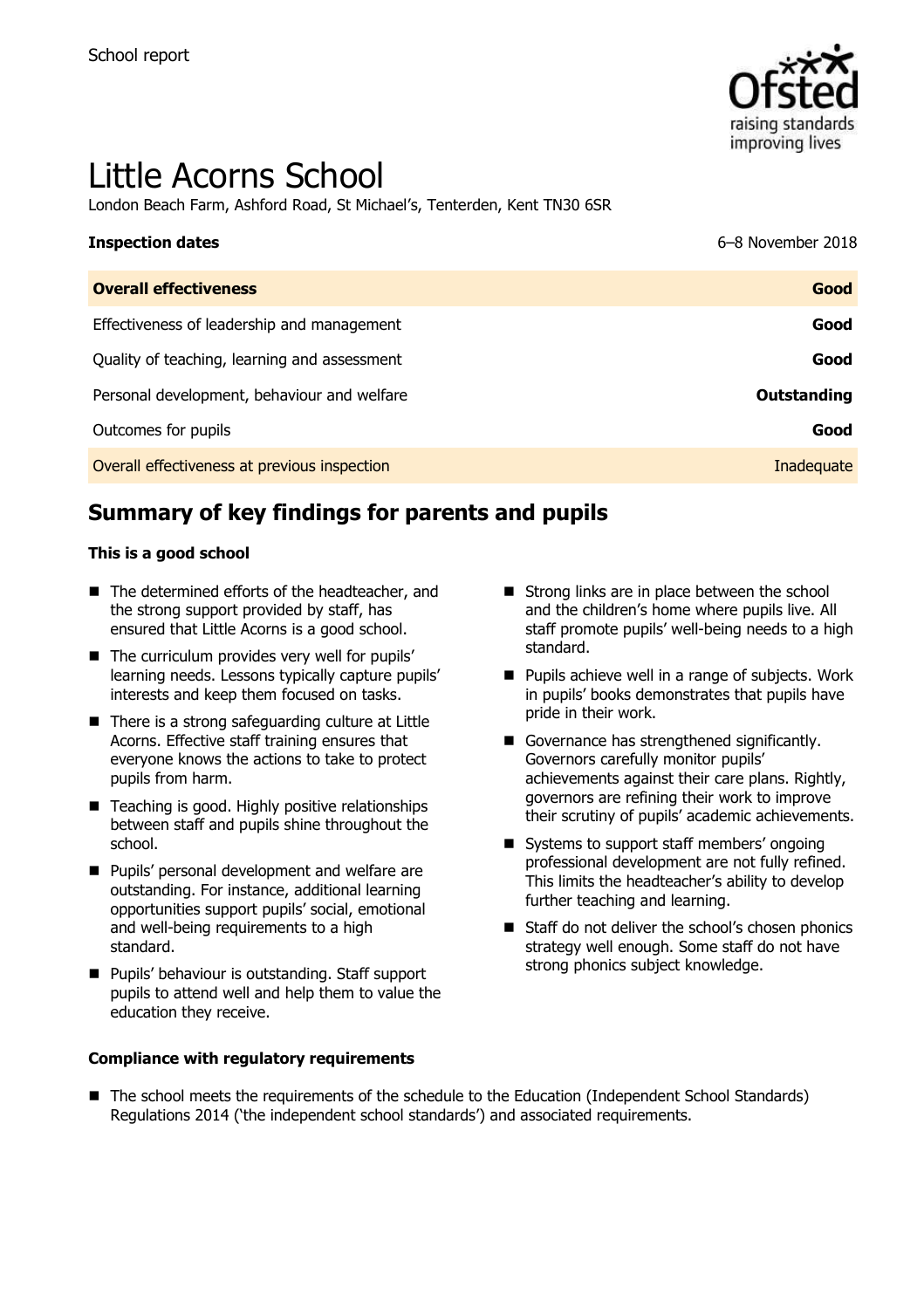

# **Full report**

## **What does the school need to do to improve further?**

- **IMPROVE leadership and management by ensuring that:** 
	- performance management systems are refined to improve teaching and learning further
	- governors use school information more effectively to hold leaders to account for pupils' academic progress and attainment.
- **IMPROVE teaching, learning and assessment by ensuring that:** 
	- staff have the knowledge to teach phonics to a high standard.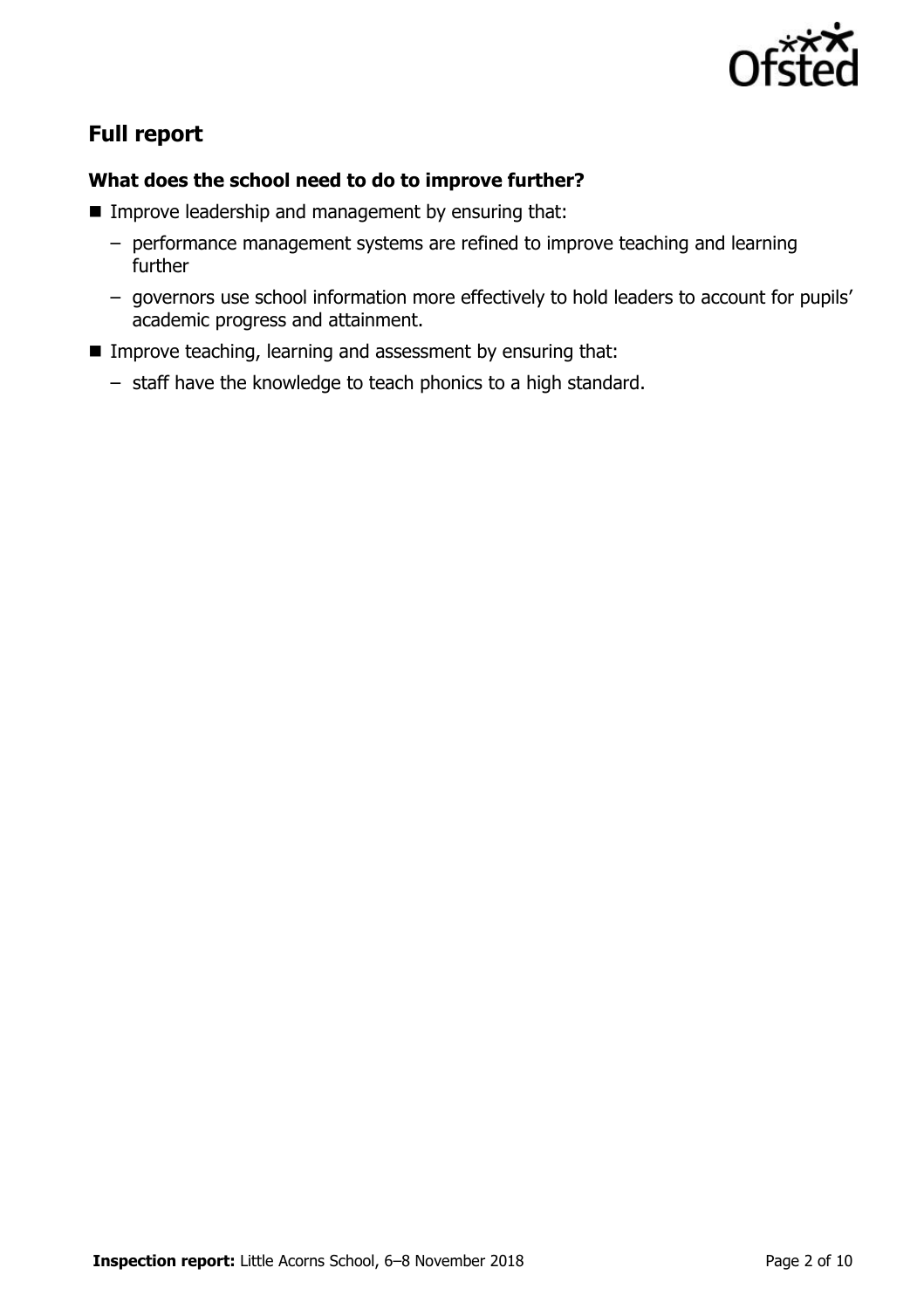

# **Inspection judgements**

#### **Effectiveness of leadership and management Good**

- The headteacher has been instrumental in leading sustained improvement at Little Acorns. She has worked tirelessly in planning for, and delivering, significant positive change to standards across the school. Her determined efforts, and those of her staff, enable pupils to receive a good education.
- There is a palpable, caring atmosphere at Little Acorns. The school's aims are delivered well and all staff strive to ensure that pupils are prepared to live 'a happy and fulfilled life'. All adults demonstrate a passion to ensure that pupils are treated with dignity, and feel safe, loved and respected.
- In return, pupils respond well to this nurturing environment. Pupils, through their words and interactions with staff, show that they feel secure and well cared for.
- The headteacher is forging good links with other special-education schools. Importantly, this is enabling her to check the accuracy of her evaluations of pupils' progress. This process adds important extra rigour to the school's improved assessment strategy.
- The headteacher has strengthened the school's assessment systems. She uses this information to monitor both the progress pupils make against their social and emotional targets and pupils' academic achievements. Critically, the headteacher also uses this information carefully to tailor classroom learning and individual interventions to pupils' needs.
- Staff training and professional development have improved greatly. For instance, one learning support assistant has recently completed training for a higher-level teachingassistant qualification. Another is currently training to be a teacher. All staff demonstrate a keenness to improve further their own practice.
- Pupils who attend the school have a range of special educational needs and/or disabilities. Their needs are met very well. Staff use the well-written care plans to provide the different interventions and support pupils need to make good progress from their starting points.
- The curriculum is broad and balanced. The headteacher gives considerable care to ensure that the curriculum provides a rich variety of experiences for pupils. For instance, off-site trips are adapted to provide both educational enrichment and opportunities to develop pupils' independence and self-confidence. The curriculum has a positive impact in readying pupils for when they leave Little Acorns.
- Pupils' spiritual, moral, social and cultural development is well established. This week, pupils visited the local war memorial and created their own 'lest we forget' medals of honour to commemorate the fallen soldiers of the First World War. These activities are carefully managed to take into account pupils' own circumstances and to ensure that pupils do not suffer any additional stress or anxiety.
- Currently, staff performance management and appraisal systems are not strong enough. This is because only a limited range of information is used to hold staff to account. As a result, the headteacher is not yet able to develop outstanding teaching at Little Acorns.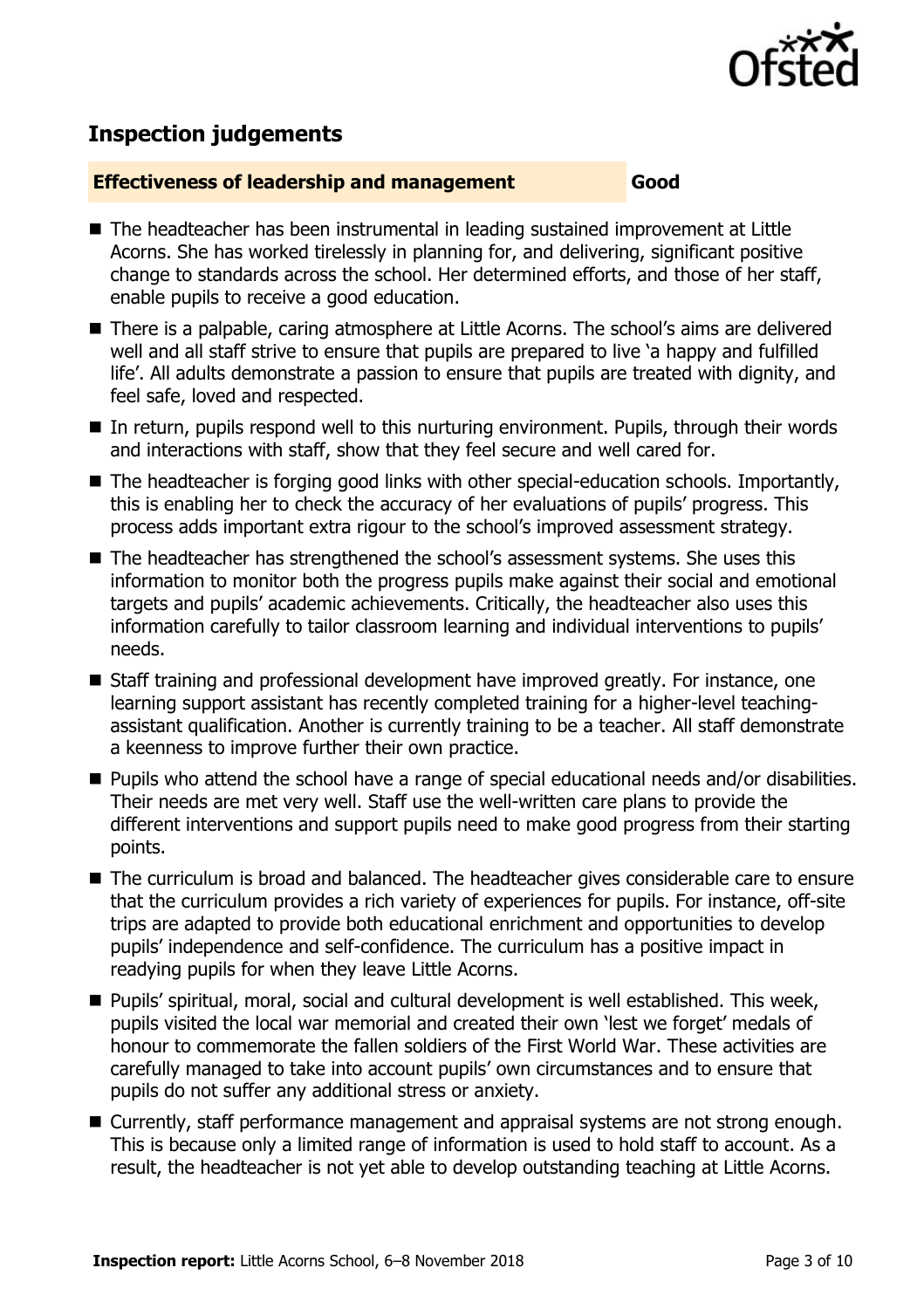

#### **Governance**

- Governance has improved since the previous inspection. The newly appointed chair of the advisory board visits the school frequently and closely monitors pupils' progress. Her evaluations are most effective when checking leaders' impact in improving outcomes against pupils' individual care plans. Members of the advisory board demonstrate high aspirations for all pupils to achieve highly.
- Governance is not yet fully effective in checking standards of education at the school. This is because members of the advisory board are still getting to grips with the new academic assessment information used at school. They are aware of this and are beginning to strengthen further their ability to use a broader range of information to hold leaders to account.

#### **Safeguarding**

- The arrangements for safeguarding are effective.
- Safeguarding has strengthened significantly at Little Acorns. This is because staff receive suitable and timely training to develop their skills in keeping children safe. For instance, learning support assistants demonstrate strong, contextual safeguarding knowledge regarding peer-to-peer abuse. They know the particular manner in which pupils at Little Acorns could be vulnerable to this type of risk. Staff ensure that a culture of vigilance now exists at school.
- Staff members' work with other care workers contributes well to ensuring that pupils are properly safeguarded. For instance, frequent communication between the school and the on-site children's home keeps everyone well informed of pupils' health and well-being. Additionally, designated safeguarding leaders across both provisions meet regularly to share relevant information. These strong links help keep children safe.
- **Pupils learn how to keep themselves safe. For instance, internet-safety lessons are a** prominent feature of the curriculum, and pupils receive the additional support they need to be safe online. Additionally, they learn good routines that support their personal safety. This was seen clearly when some pupils visited the local stables, instructing inspectors to 'keep back when the horses come out' and explaining that 'you must always wear a safety helmet when riding'.

#### **Quality of teaching, learning and assessment Good**

- Teaching is typically well organised. Learning is structured carefully to ensure that pupils make good progress from their individual starting points. When appropriate, pupils are provided with the breaks they need to sustain their focus over time. This time is put to good use to develop other areas of pupils' development, such as their social interaction skills. Learning time is rarely wasted.
- Teaching staff demonstrate good subject knowledge. They ask searching questions, both to gauge what pupils understand, and to deepen pupils' knowledge and understanding. Teaching is usually paced effectively, and provokes useful dialogue that helps pupils firmly embed their knowledge.
- The best examples of teaching are effective in tackling pupils' misconceptions. For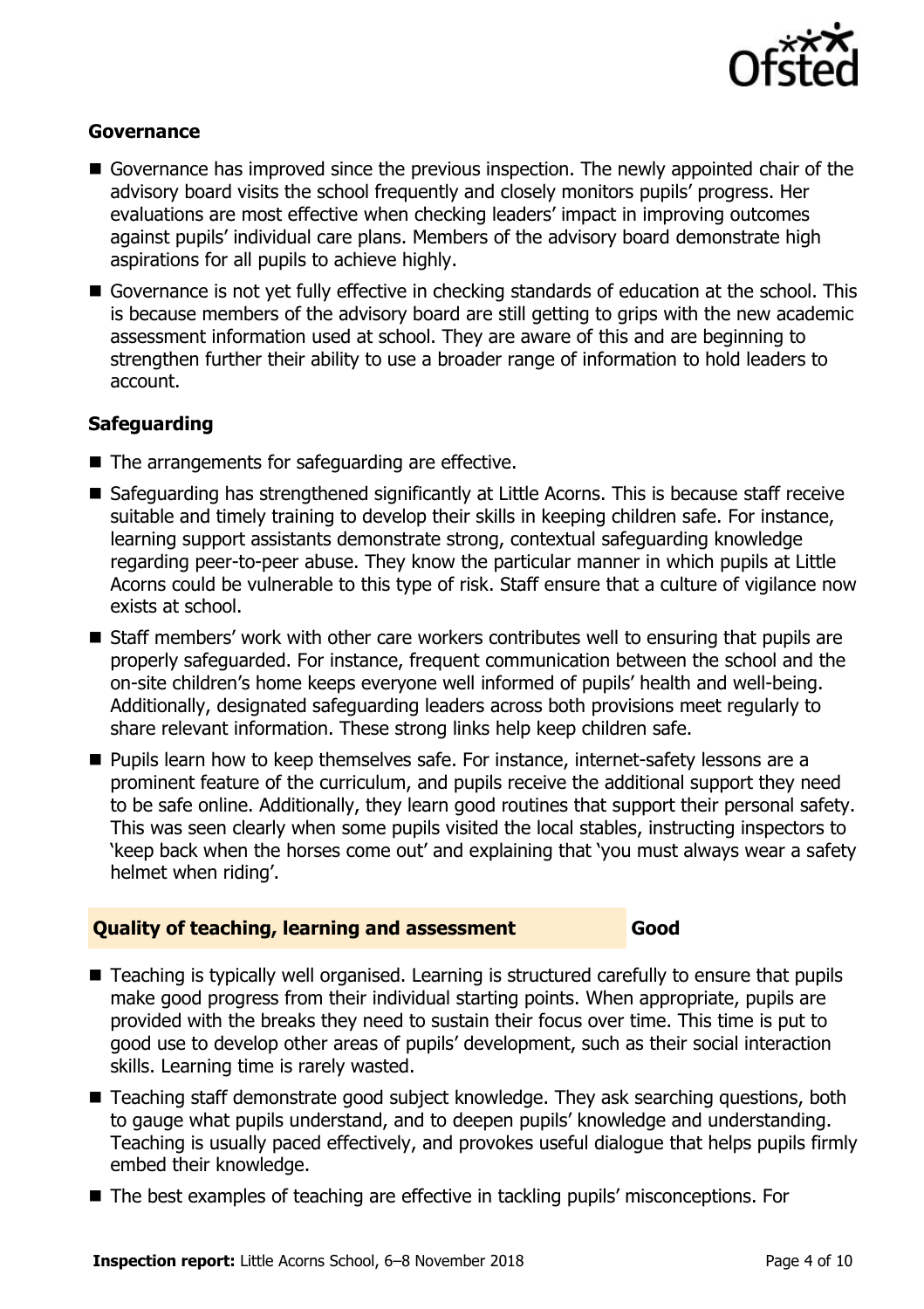

instance, in science pupils were discovering about air resistance by constructing parachutes for toy figures. Clear, concise explanations from the class teacher helped to demystify pupils' confusion over the role gravity plays in an object falling.

- Learning takes into consideration pupils' views and interests. Last term, pupils wanted to learn about dinosaurs. Teaching was planned around this topic, and pupils produced some wonderful work, notably some terrific pictures in art. Additionally, a visit to the Natural History Museum in London further enriched pupils' learning.
- Most-able pupils are challenged effectively. For example, in English they are given work based on conjunctions and clauses that is significantly more difficult. When planning for the most-able, teaching typically takes into account their higher levels of understanding.
- Teaching of phonics is not yet developed enough. Despite having appropriate resources, staff do not yet demonstrate the knowledge to deliver the school's chosen scheme well. Sometimes, for example, staff mispronounce the schemes' defined letters and sounds. This lack of consistency limits pupils' progress in phonics.

#### **Personal development, behaviour and welfare <b>COUNG COUTS** Outstanding

#### **Personal development and welfare**

- The school's work to promote pupils' personal development and welfare is outstanding.
- Staff are fastidious in tailoring high-quality provision to support pupils' emotional and social development. For instance, when working with horses at the local stables pupils learn about emotions and how others interpret emotional responses. One pupil remarked, 'be careful everyone, the horse is getting jittery', demonstrating he had understood correctly the horse's temperament, and how it might make the animal behave more erratically.
- Strong links and exceptionally close communication between the school and the children's home ensure that the looking after of pupils continues outside of school hours. For example, if a pupil is sick or unable to attend school, staff between the two settings work collaboratively to support them. Where appropriate, staff provide extra support to ensure that pupils do not miss out on important work or interventions while they are unable to attend school.
- **Pupils are supported to maintain mutual respect between themselves and others. Staff** are exemplary in modelling for pupils the behaviours and attitudes that are vital in developing effective interpersonal relationships and broader life-skills. As a result, pupils frequently contribute effectively to the school's calm, nurturing atmosphere.

### **Behaviour**

- The behaviour of pupils is outstanding.
- Pupils' attendance is typically very strong. This is because of the excellent work of staff in promoting the importance of learning. One pupil, who was convalescing in the children's home due to illness, told the inspector: 'I can't wait to get back to school. My education is really important to me; I don't want to miss any more lessons than I have to.'
- Some pupils present highly challenging behaviours and extreme anxieties. These issues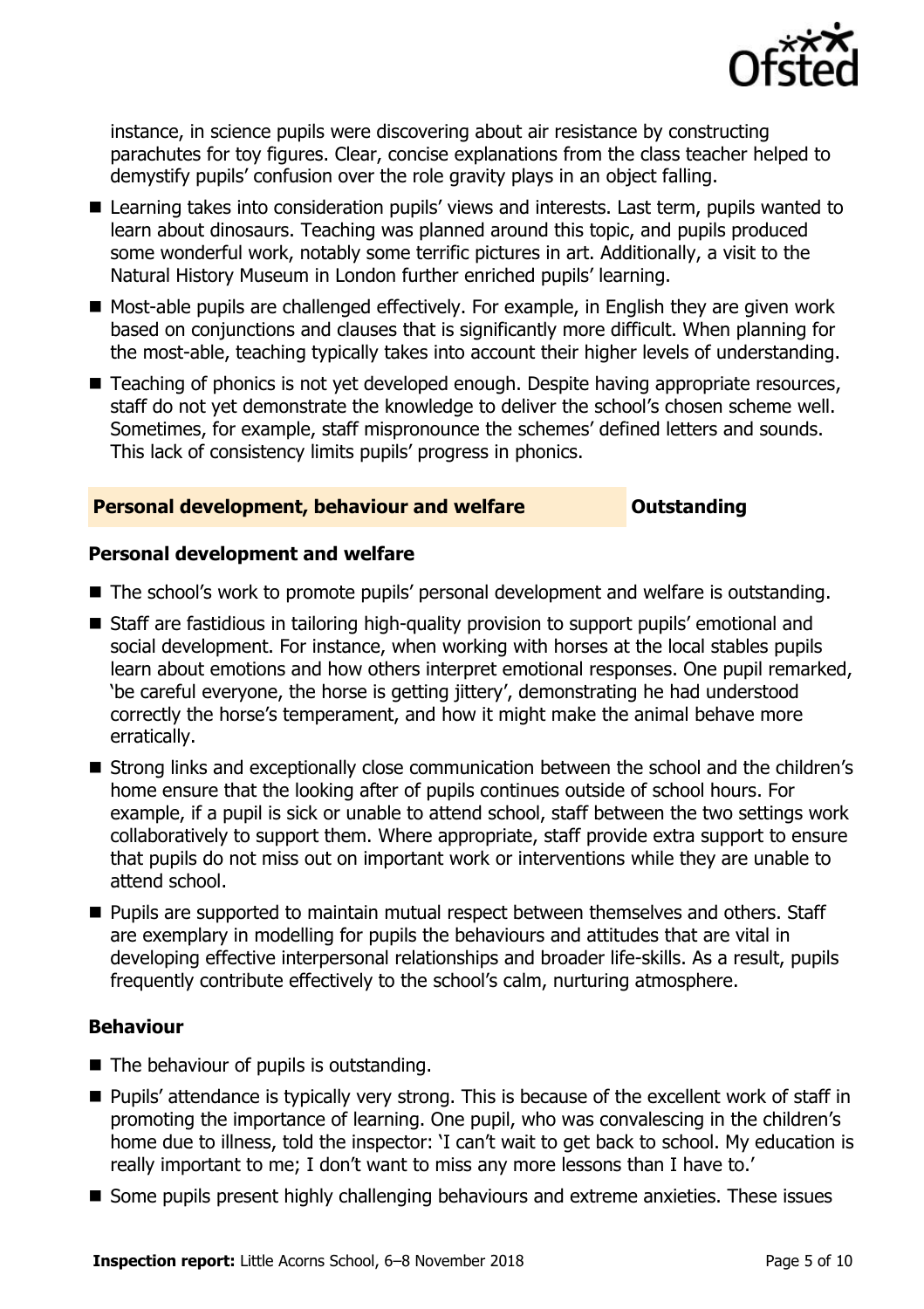

are managed exceptionally well by the staff, who use pupils' care plans to respond appropriately to incidents of difficult behaviour as they arise. Pupils achieve well because staff deploy successful techniques to soothe their anxieties, de-escalate tensions, and manage any disruptive behaviour.

 Typically, pupils have very positive attitudes to learning. Well-structured lessons help pupils remain focused and engaged. They are confident and self-assured when asking questions and will mostly listen attentively to their peers' thoughts and ideas. Their books are often presented carefully and neatly, showing their pride in their work.

#### **Outcomes for pupils Good**

- Throughout the school, pupils make strong progress in their social and emotional development. A wide range of high-quality interventions ensure that pupils develop the life-skills they need to lead successful and fulfilling lives.
- School information and work in exercise books shows that pupils make good progress in English and mathematics from their starting points. Pupils' writing demonstrates that most achieve well over time.
- **Pupils learn well in science because lessons are adapted according to their needs.** Frequently, activities are very practical, and these 'hands-on' tasks bring science to life for pupils. As a result, pupils' scientific understanding is developed well from their starting points.
- Pupils' physical development is good. Ample opportunities are provided for pupils to be fit and active. The yoga lessons are particularly effective in developing pupils' core strength, balance and coordination.
- In reading, pupils make good progress from their starting points. They are supported to read frequently from books that are appropriate to their ability. School records demonstrate that pupils read widely and often, both in school and in the children's home.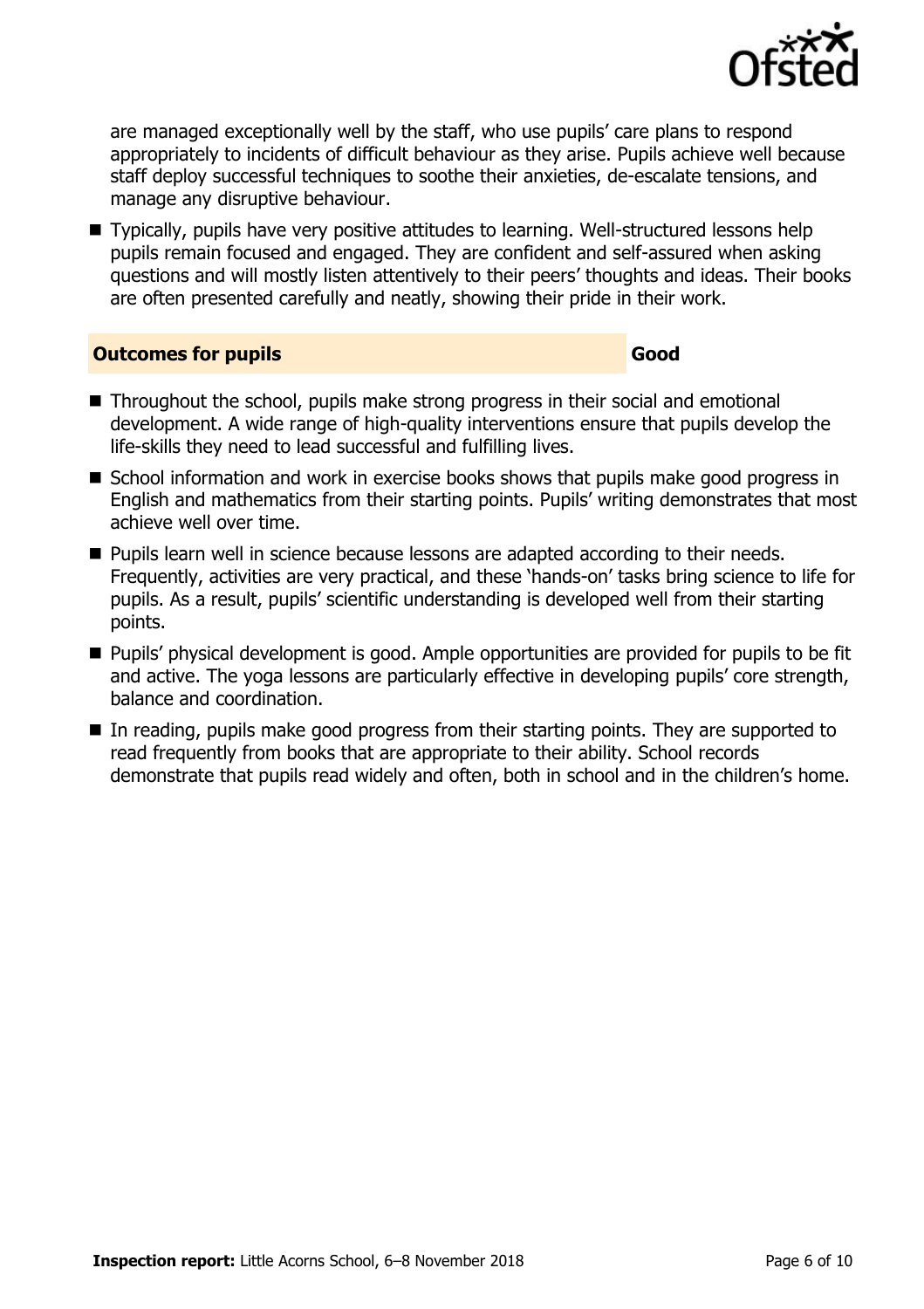

# **School details**

| Unique reference number | 131810   |
|-------------------------|----------|
| DfE registration number | 886/6085 |
| Inspection number       | 10054078 |

This inspection was carried out under section 109(1) and (2) of the Education and Skills Act 2008, the purpose of which is to advise the Secretary of State for Education about the school's suitability for continued registration as an independent school.

| Type of school                      | Other independent special school      |
|-------------------------------------|---------------------------------------|
| School category                     | Independent school                    |
| Age range of pupils                 | 5 to 14                               |
| Gender of pupils                    | Mixed                                 |
| Number of pupils on the school roll | 5                                     |
| Number of part-time pupils          | $\boldsymbol{0}$                      |
| Proprietor                          | Jawad Sheikh-Choice Lifestyles        |
| Chair                               | Barbara Dansey                        |
| Headteacher                         | <b>Alison Neal</b>                    |
| Annual fees (day pupils)            | £42,234                               |
| Telephone number                    | 01233 850422                          |
| <b>Website</b>                      | www.littleacorns@choicelifestyles.net |
| <b>Email address</b>                | info@choicelifestyles.net             |
| Date of previous inspection         | 8-10 November 2016                    |

### **Information about this school**

- Little Acorns opened in 1999. It is a school that specialises in working with pupils who have severe behavioural, emotional and mental health issues. The school does not provide alternative provision.
- The school is owned by Choice Lifestyles and is registered to take pupils aged five to 14 years of age.
- There are currently five pupils on roll.
- All pupils have an education, health and care plan.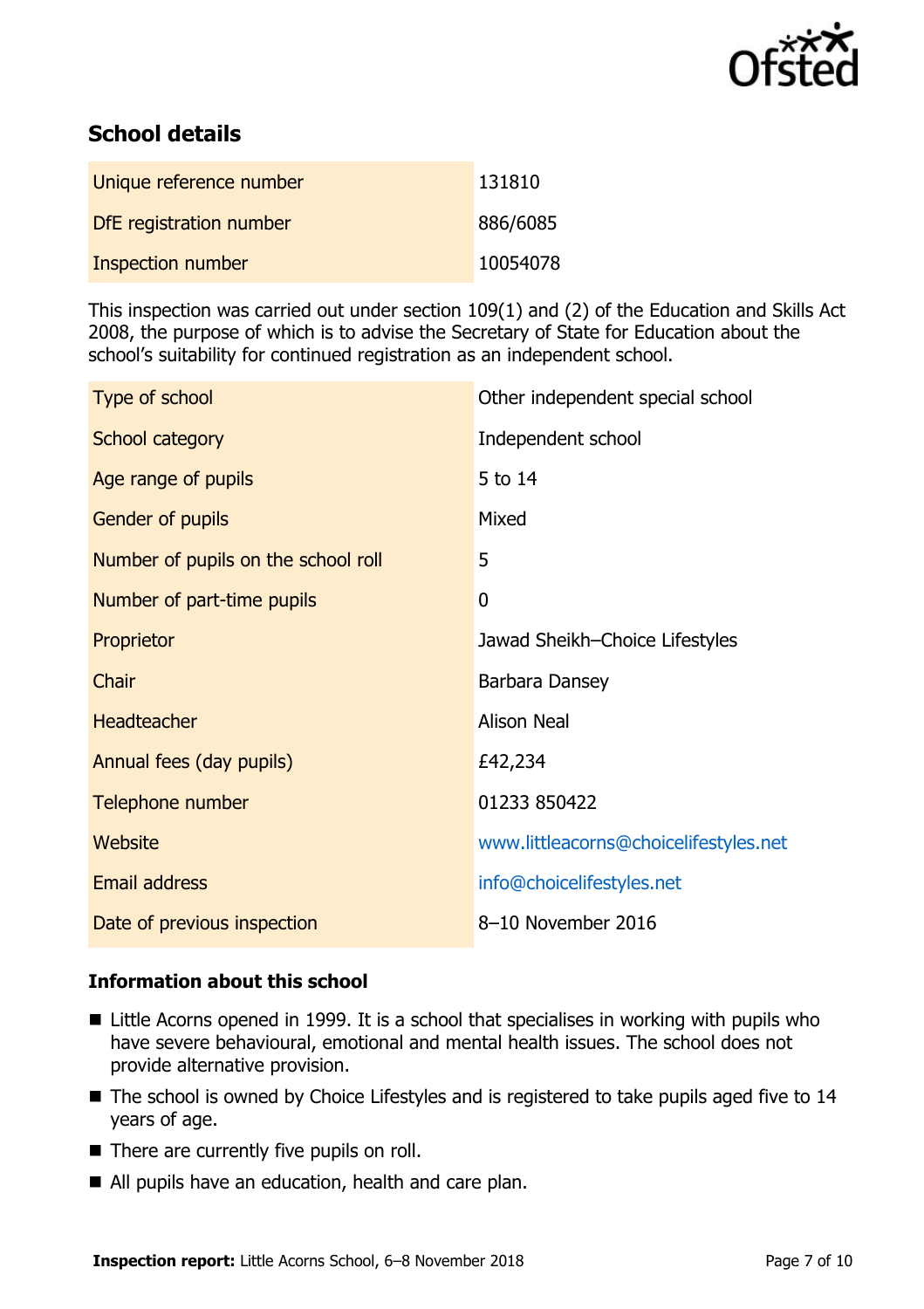

- **Pupils are taught in two classes: one for older pupils, and one for younger.**
- The school was last inspected in November 2016 when the overall effectiveness was judged to be inadequate and a number of independent school standards were found to be unmet. Following two monitoring visits, in June and October 2017, these unmet standards had been addressed successfully. All independent school standards remain met.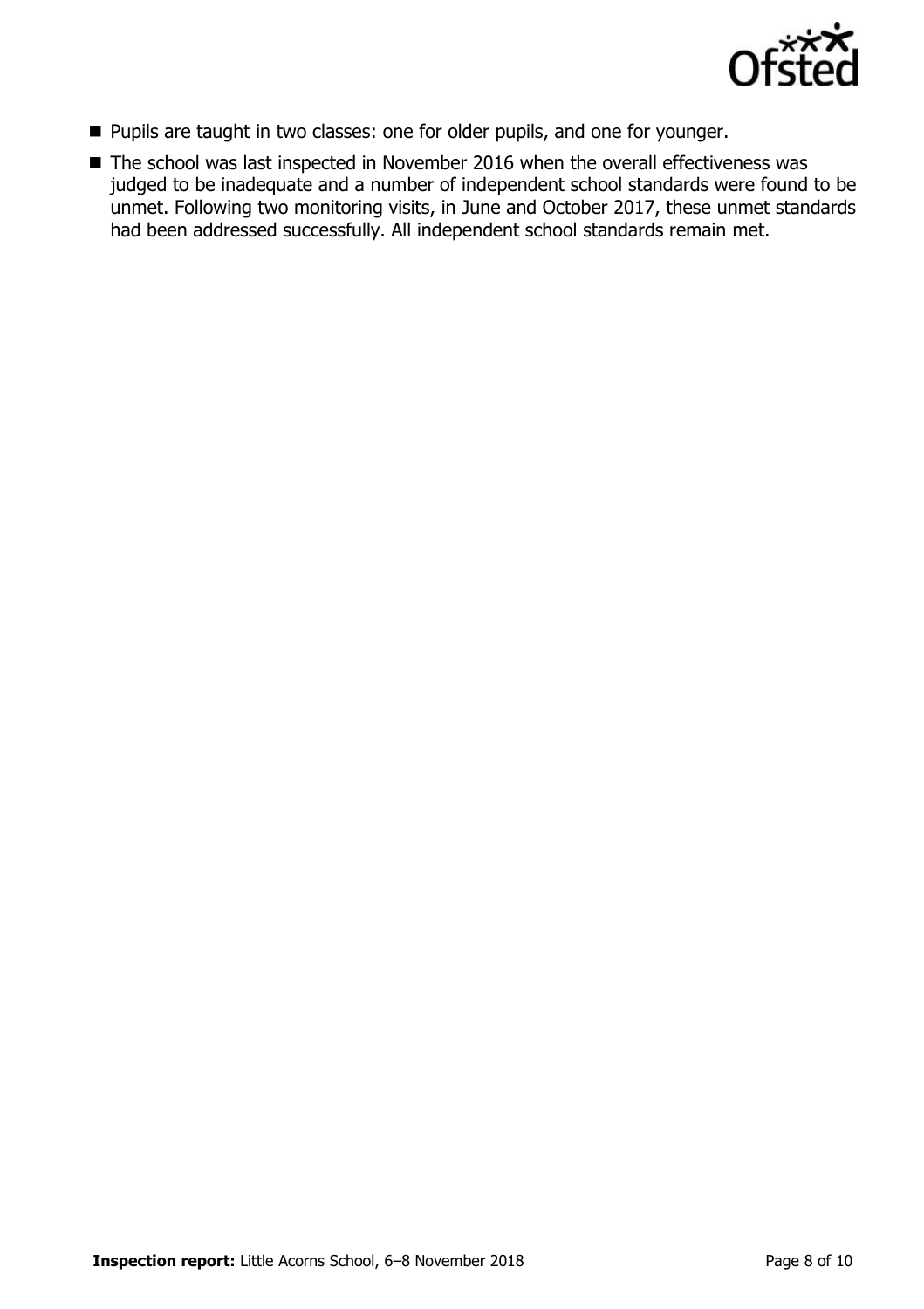

# **Information about this inspection**

- The lead inspector observed pupils' learning in a wide range of lessons across both classrooms. The lead inspector also scrutinised pupils' work in their books and folders.
- The lead inspector held meetings with the headteacher, with learning support staff, and with a representative of the proprietor.
- There were no responses to Ofsted's parent or staff surveys.
- The lead inspector spoke with pupils informally, during lessons and around school.
- A wide range of documentation was reviewed, including information available on the school's website, and records relating to pupils' attainment, progress, attendance and behaviour. Information on governance, including minutes of meetings, was also examined. The school's self-evaluation summary and school improvement plan were also scrutinised, along with records of the school's arrangements for keeping pupils safe.

#### **Inspection team**

**Dom Cook, lead inspector Her Majesty's Inspector**